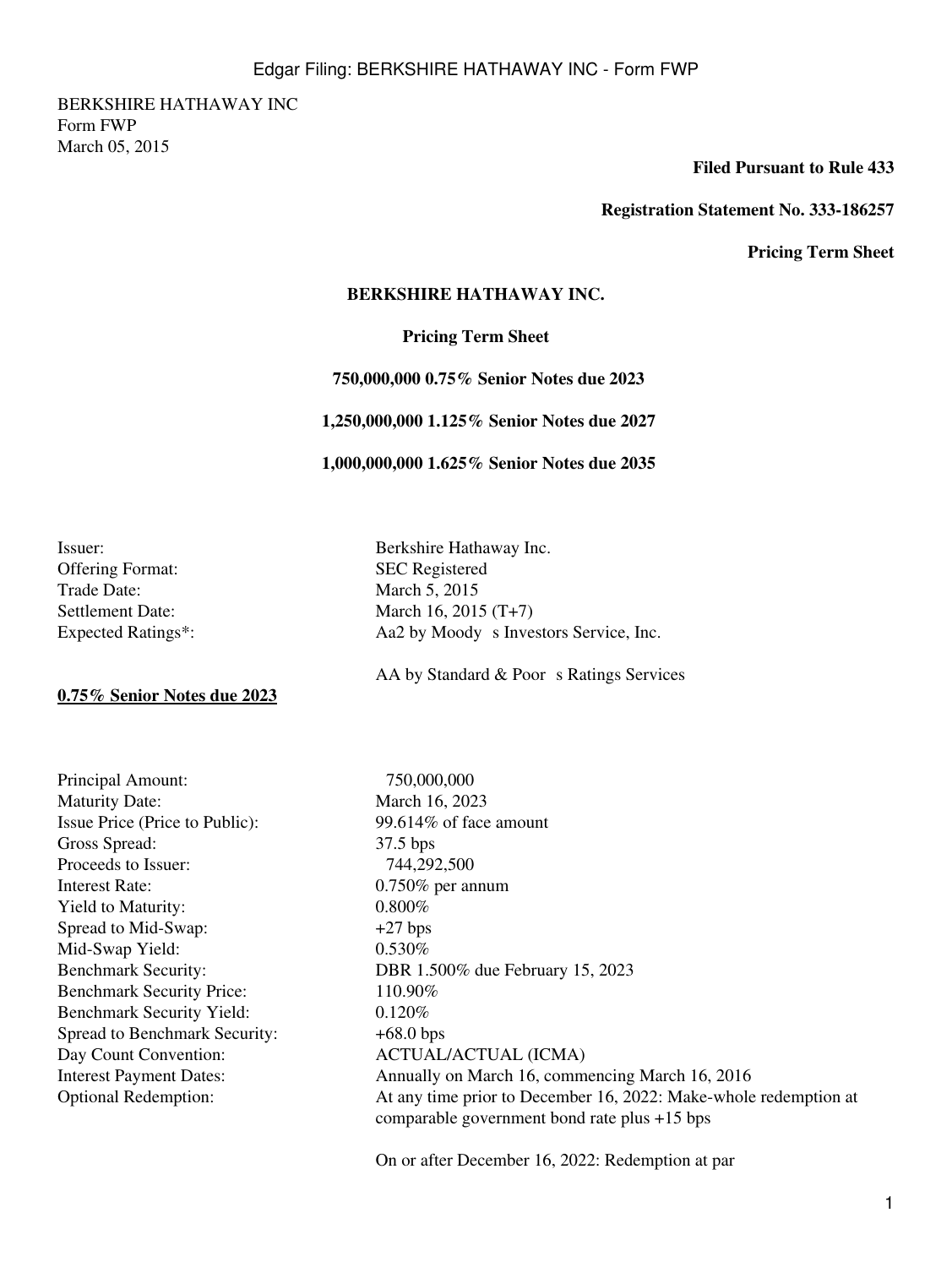# Edgar Filing: BERKSHIRE HATHAWAY INC - Form FWP

CUSIP: 084670 BM9<br>
Common Code: 120067095 Common Code: ISIN: XS1200670955

Minimum Denomination: 100,000 and integral multiples of 1,000 in excess thereof Listing: The Issuer intends to apply to list the 0.75% Senior Notes due 2023 on the New York Stock Exchange

# **1.125% Senior Notes due 2027**

Principal Amount: 1,250,000,000 Maturity Date: March 16, 2027 Issue Price (Price to Public): 98.725% of face amount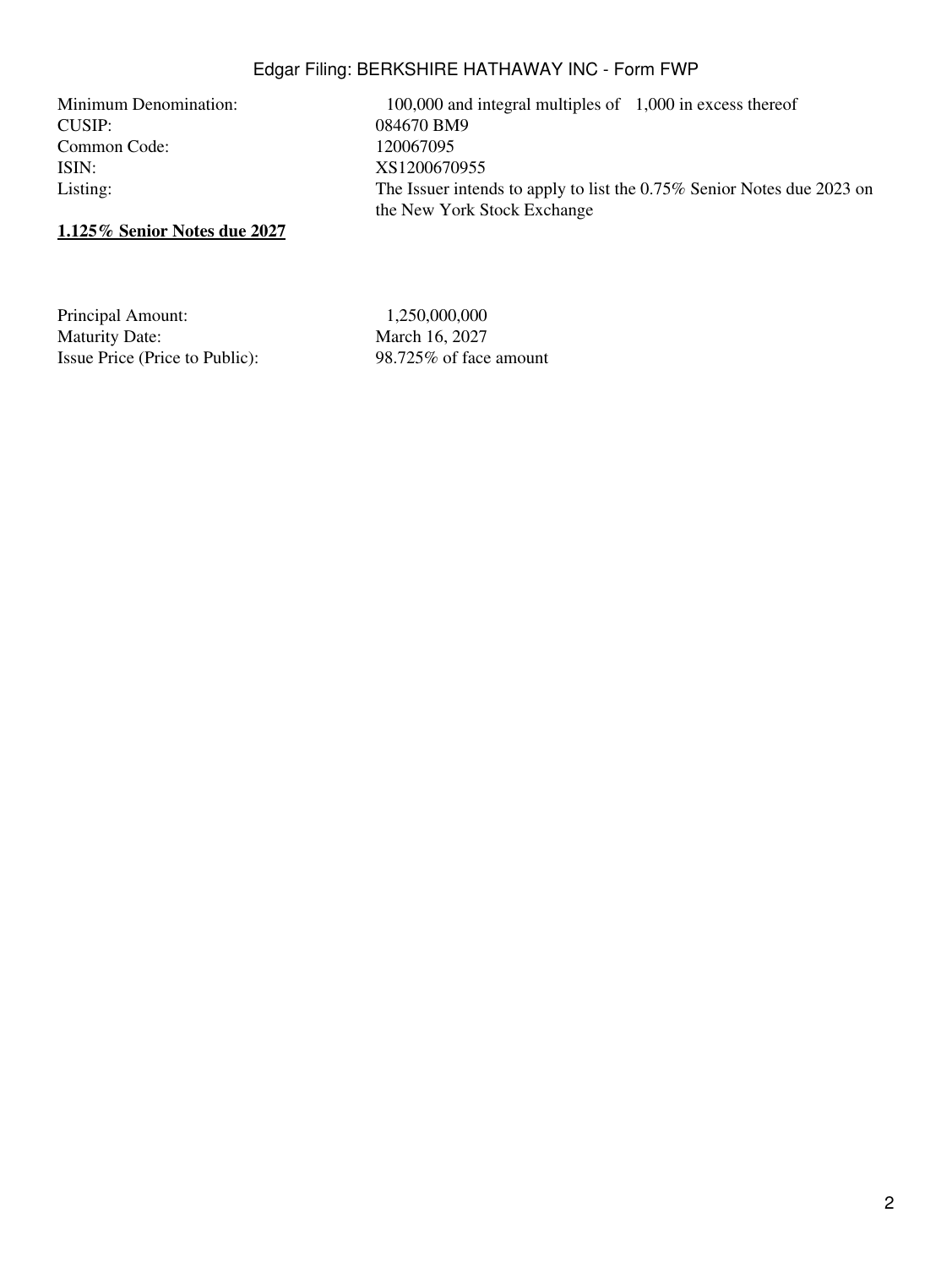## Edgar Filing: BERKSHIRE HATHAWAY INC - Form FWP

| Gross Spread:                    | 45 bps                                                                                                           |
|----------------------------------|------------------------------------------------------------------------------------------------------------------|
| Proceeds to Issuer:              | 1,228,437,500                                                                                                    |
| <b>Interest Rate:</b>            | $1.125\%$ per annum                                                                                              |
| Yield to Maturity:               | 1.240\%                                                                                                          |
| Spread to Mid-Swap:              | $+42$ bps                                                                                                        |
| Mid-Swap Yield:                  | $0.820\%$                                                                                                        |
| <b>Benchmark Security:</b>       | DBR 0.500% due February 15, 2025                                                                                 |
| <b>Benchmark Security Price:</b> | 101.59%                                                                                                          |
| <b>Benchmark Security Yield:</b> | 0.337%                                                                                                           |
| Spread to Benchmark Security:    | $+90.3$ bps                                                                                                      |
| Day Count Convention:            | <b>ACTUAL/ACTUAL (ICMA)</b>                                                                                      |
| <b>Interest Payment Dates:</b>   | Annually on March 16, commencing March 16, 2016                                                                  |
| <b>Optional Redemption:</b>      | At any time prior to December 16, 2026: Make-whole redemption at<br>comparable government bond rate plus +15 bps |
|                                  | On or after December 16, 2026: Redemption at par                                                                 |
| Minimum Denomination:            | 100,000 and integral multiples of 1,000 in excess thereof                                                        |
| CUSIP:                           | 084670 BN7                                                                                                       |
| Common Code:                     | 120067907                                                                                                        |
| ISIN:                            | XS1200679071                                                                                                     |
| Listing:                         | The Issuer intends to apply to list the 1.125% Senior Notes due 2027 on<br>the New York Stock Exchange           |

### **1.625% Senior Notes due 2035**

Principal Amount: 1,000,000,000 Maturity Date: March 16, 2035 Issue Price (Price to Public): 99.611% of face amount Gross Spread: 62.5 bps Proceeds to Issuer: 989,860,000 Interest Rate: 1.625% per annum Yield to Maturity: 1.648% Spread to Mid-Swap:  $+57 \text{ bps}$ Mid-Swap Yield: 1.078% Benchmark Security: DBR 4.750% due July 4, 2034 Benchmark Security Price: 170.80% Benchmark Security Yield: 0.786% Spread to Benchmark Security:  $+86.2$  bps Day Count Convention: ACTUAL/ACTUAL (ICMA)

CUSIP: 084670 BP2 Common Code: 120067966 ISIN: XS1200679667

Interest Payment Dates: Annually on March 16, commencing March 16, 2016 Optional Redemption: At any time prior to December 16, 2034: Make-whole redemption at comparable government bond rate plus +15 bps On or after December 16, 2034: Redemption at par Minimum Denomination: 100,000 and integral multiples of 1,000 in excess thereof